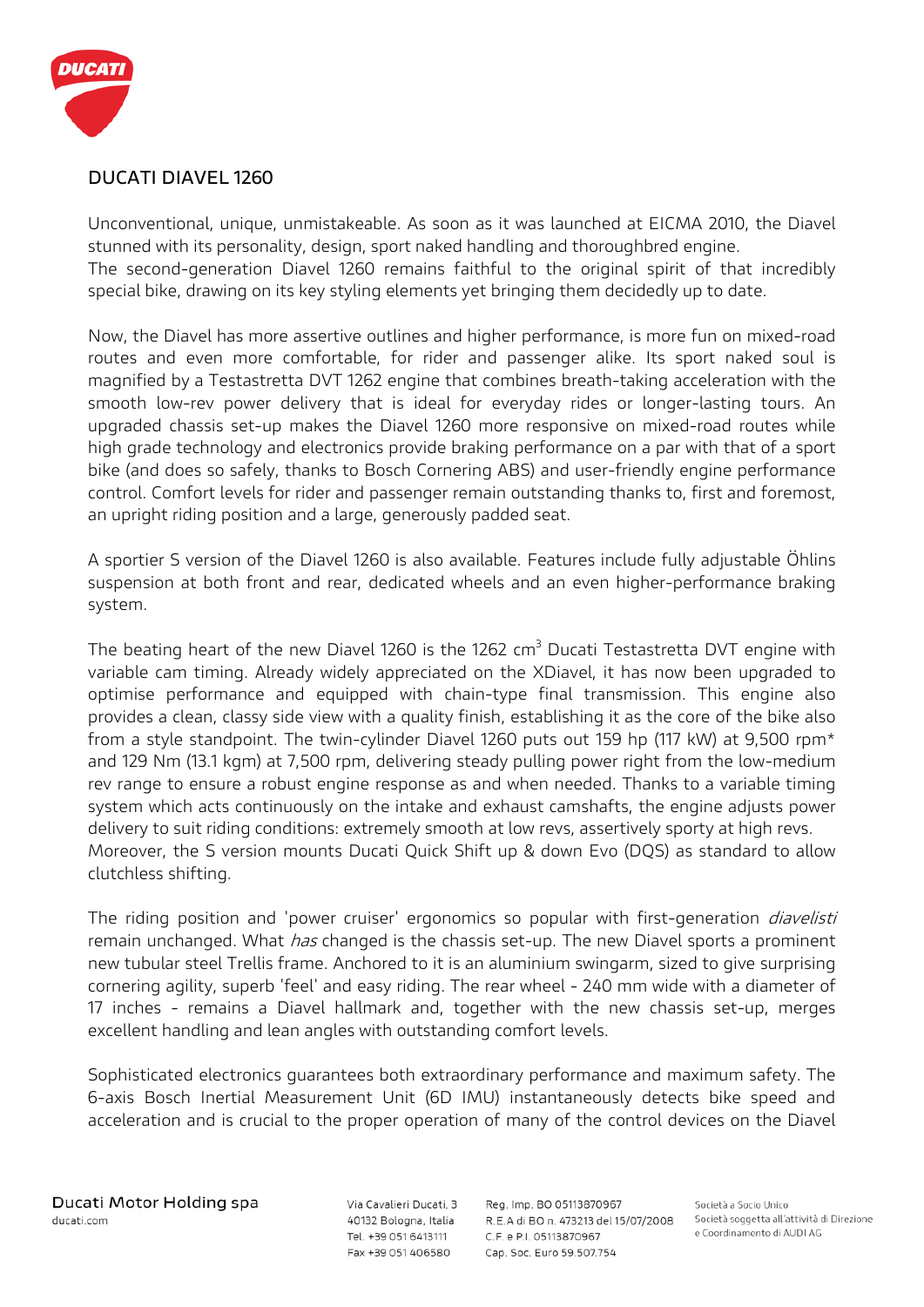

1260. The electronics package includes Bosch Cornering ABS EVO, Ducati Traction Control (DTC) EVO, Ducati Wheelie Control (DWC) EVO, Ducati Power Launch (DPL) EVO and Cruise Control. The Diavel 1260 is available in Sandstone Grey with a black frame while the Diavel S offers two livery options: Thrilling Black & Dark Stealth (motorcycle surfaces feature two contrasting blacks with different finishes, with red frame) and Sandstone Grey (with black frame).

This new Diavel 1260 is also compatible with the Ducati Link App: this lets riders set 'journey mode' (a combination of Load Mode and Riding Mode) and personalise the parameters of each individual Riding Mode (ABS, Ducati Traction Control, etc.) in a user-friendly manner via their smartphones. This versatile App also provides comprehensive maintenance deadline info, a user manual and a Ducati Store locator. Furthermore, the Ducati Link App lets riders record performance and routes so they can share their new Diavel experiences with the *Ducatisti* community that already uses the App.

Via Cavalieri Ducati, 3 40132 Bologna, Italia Tel. +39 051 6413111 Fax +39 051 406580

Reg. Imp. BO 05113870967 R.E.A di BO n. 473213 del 15/07/2008 C.F. e P.I. 05113870967 Cap. Soc. Euro 59.507.754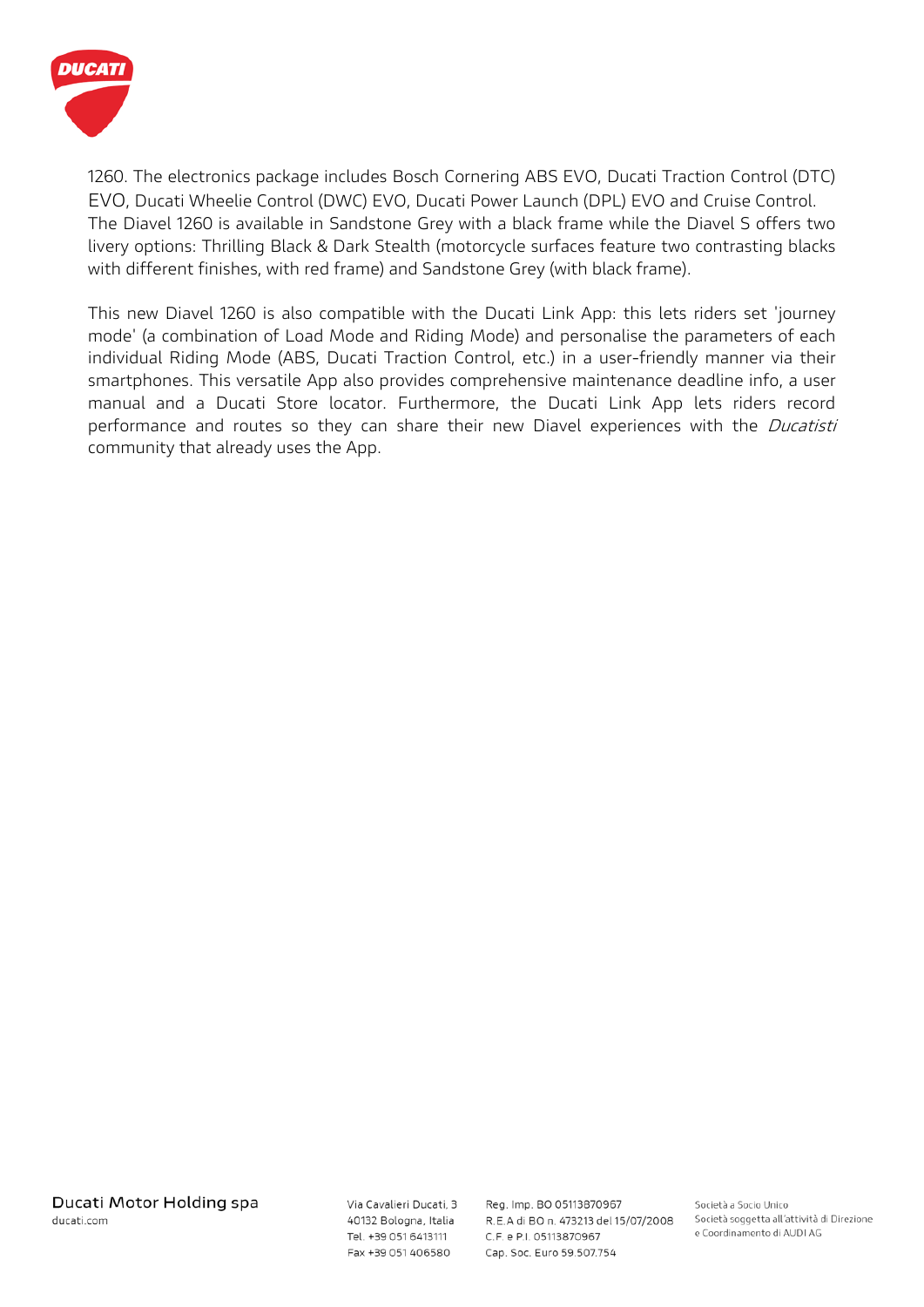

# **Diavel 1260 range**

# **Diavel 1260**

### **Colour**

o Sandstone Grey with black frame and black wheels

## **Main as-standard features:**

- o Ducati Testastretta DVT 1262 engine
- o Tubular steel Trellis frame
- o Aluminium single-sided swingarm
- o Fully adjustable 48 mm forks
- o Shock with adjustable pre-load and rebound damping
- o Brembo brakes with Ø 320 mm front discs and monobloc M4.32 calipers and Ø 265 mm rear disc
- o LED headlight, tail light and indicators
- o Colour TFT instrumentation
- o Electronics package with Bosch 6-axis Inertial Measurement Unit (6D IMU) including: Bosch Cornering ABS EVO, Ducati Traction Control (DTC) EVO, Ducati Wheelie Control (DWC) EVO, Ducati Power Launch (DPL) EVO, Cruise Control
- o Ducati Multimedia System (DMS) ready
- o Ducati Quick Shift up & down (DQS) EVO ready

Via Cavalieri Ducati, 3 Tel. +39 051 6413111 Fax +39 051 406580

Reg. Imp. BO 05113870967 40132 Bologna, Italia R.E.A di BO n. 473213 del 15/07/2008 C.F. e P.I. 05113870967 Cap. Soc. Euro 59.507.754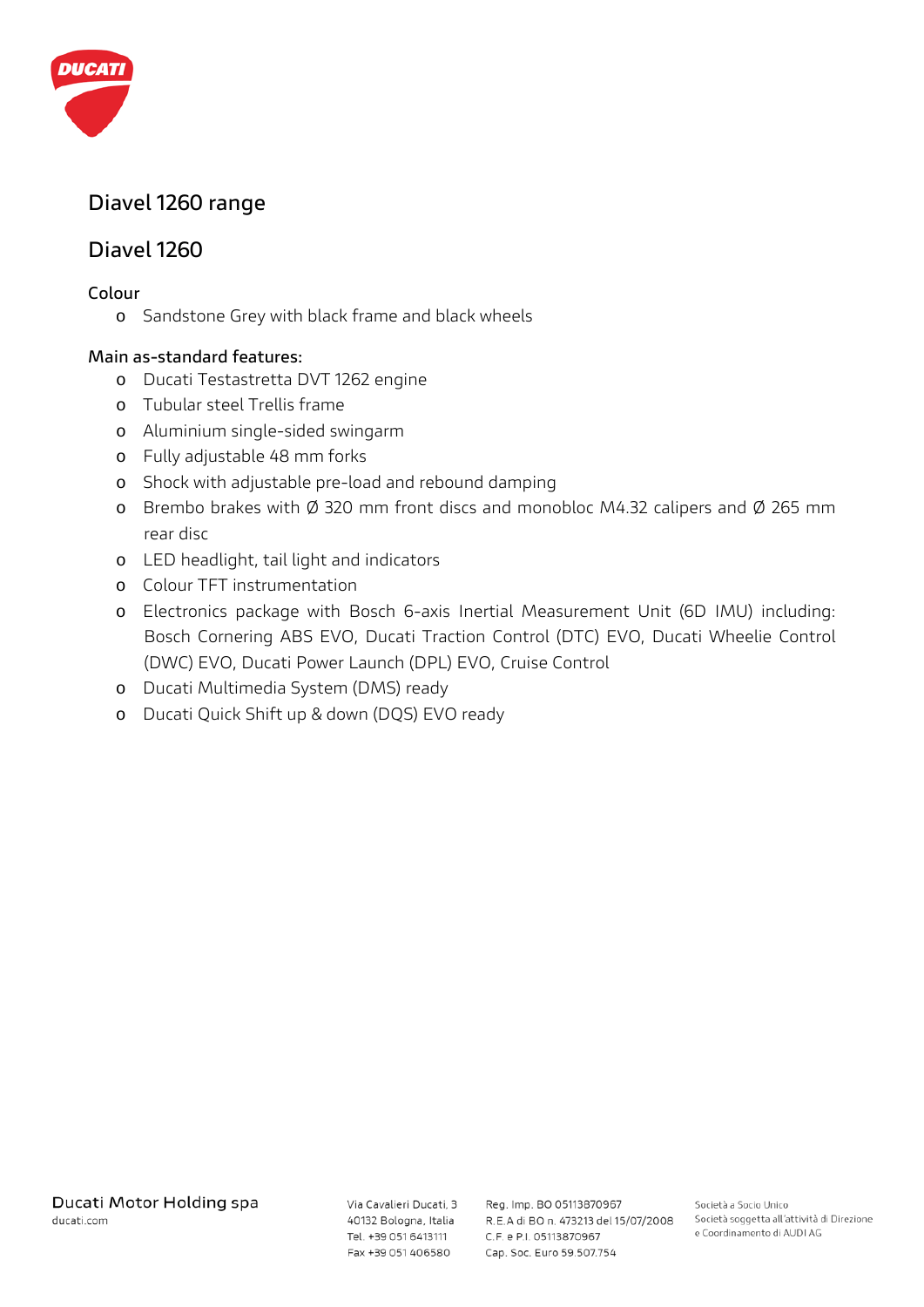

# **Diavel 1260 S**

### **Colour**

- o Thrilling Black & Dark Stealth with red frame and black wheels
- o Sandstone Grey with black frame and black wheels

## **Main as-standard equipment - as per the Diavel 1260 except for:**

- o Fully adjustable Öhlins 48 mm forks
- o Fully adjustable Öhlins shock absorber.
- o Brembo M50 monobloc front brake calipers
- o Machine-finished wheels
- o LED headlight with Daytime Running Light (DRL) system
- o Ducati Quick Shift up & down (DQS) EVO
- o Ducati Multimedia System (DMS)
- o Dedicated seat with insert

\*116 kW (157 hp) @ 9,250 rpm for the USA version.

Tel. +39 051 6413111 Fax +39 051 406580

Via Cavalieri Ducati, 3 Reg. Imp. BO 05113870967 40132 Bologna, Italia R.E.A di BO n. 473213 del 15/07/2008 C.F. e P.I. 05113870967 Cap. Soc. Euro 59.507.754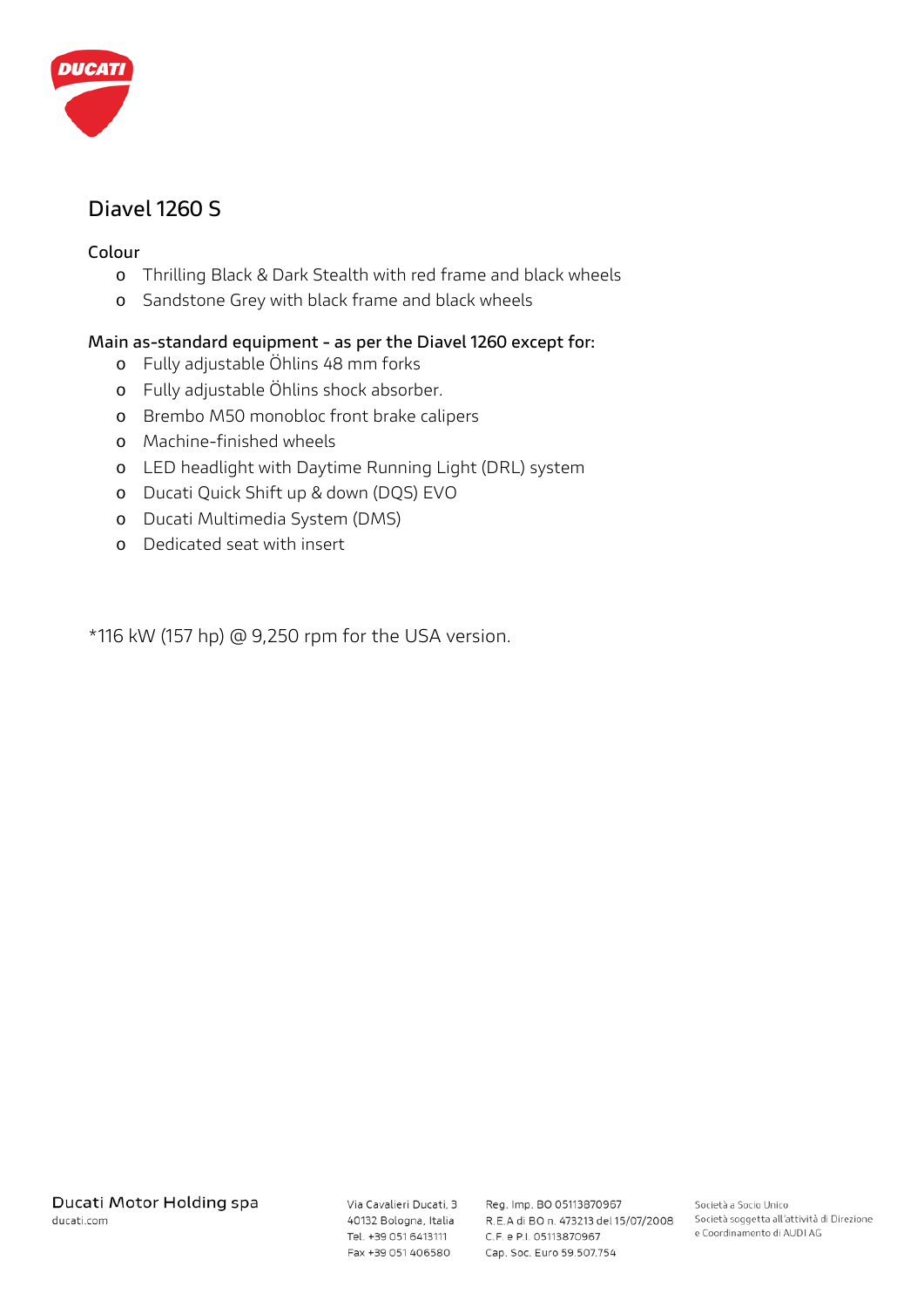

### **Design**

This second-generation Diavel draws on the key aesthetic concepts of its predecessor and brings them up to date: on the new Diavel 1260 styling hallmarks include the forward-flung mass that gives the bike its aggressive stance, the streamlined tail and the prominent 240 mm rear tyre.

The three covers that make up the tank are made of sheet metal. These have been slimmed down in the seat contact zone to improve ergonomics for the rider. Two large brushed aluminium air intakes, which connect up the tank via a differently coloured C-frame, provide additional character (again, the concept derives from the first-generation Diavel). The short, compact tail houses an extractable passenger grab rail and the lights, giving the back of the Diavel 1260 a lightweight sport look that contrasts sharply with the beefy front.

Another key Diavel 1260 trait consists of the water radiator side covers; these incorporate vertically arranged indicators that use "light blade" technology, a feature that required an indepth lighting design effort. Embedded in the indicators is a transparent "blade". This features graphics that, when the indicator comes on, generate a 3D effect that makes the new Diavel 1260 instantly recognisable.

The modern headlight with its distinctive upside-down horseshoe-shape DRL (S version) merges perfectly with the smoke-tinted nose fairing that shields the instrumentation, making the front end of the Diavel 1260 strikingly assertive.

Engine and frame play a major side-on styling role thanks to inimitable uncluttered outlines. Once again, seamless integration of parts is evident in the details: for example, the air intake for the horizontal cylinder belts, incorporated in the belly fairing, contains numerous electronic components and acts as an oil radiator cover.

What's more, the Thrilling Black & Dark Stealth livery of the Diavel 1260 S offers an eye-catching contrast between the 'total black' look of the bike and the red frame at its centre, making the classic Ducati Trellis frame the aesthetic hub of the bike.

### **Engine**

The Diavel 1260 is powered by the twin cylinder 1262  $cm<sup>3</sup>$  Ducati Testastretta DVT with Desmodromic timing that made its debut on the XDiavel. New mappings now ensure sportier power delivery and final transmission is of the chain type. Thanks to Desmodromic Variable Timing (DVT) this twin cylinder Ducati engine ensures extremely linear torque delivery even at low revs and sport bike performance at high revs. This is because the DVT system independently varies the timing of both the intake and exhaust valve camshafts thanks to the adoption of a valve timing adjuster, applied on the ends of each of the two camshafts.

Engine bore and stroke on the twin cylinder Ducati Diavel 1260 engine are 106 and 71.5 mm respectively. The compression ratio is 13:1. Maximum power is 159 hp at 9,500 rpm\* and

Via Cavalieri Ducati, 3 40132 Bologna, Italia Tel. +39 051 6413111 Fax +39 051 406580

Reg. Imp. BO 05113870967 R.E.A di BO n. 473213 del 15/07/2008 C.F. e P.I. 05113870967 Cap. Soc. Euro 59.507.754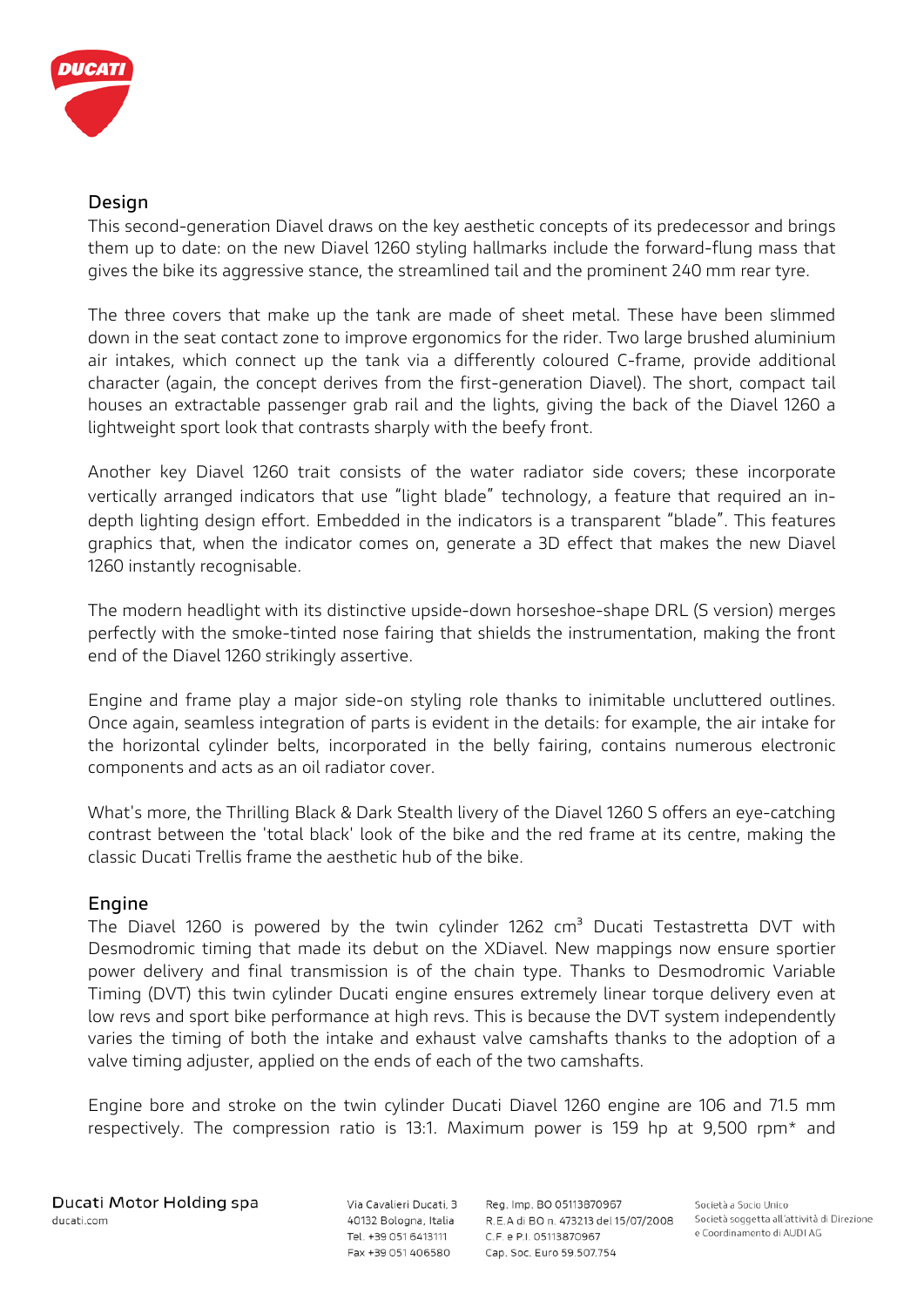

maximum torque is 129 Nm at 7,500 rpm. Fuelling - performed by a Bosch electronic injection system with elliptical throttle bodies (56 mm diameter equivalent) - is managed via a full Rideby-Wire system.

The Testastretta DVT 1262 features the Dual Spark (DS) system (i.e. two plugs per cylinder) and employs a secondary air system; the latter introduces fresh air into the exhaust duct to complete oxidation of unburnt hydrocarbons and reduce levels of pollutants such as HC and CO without affecting engine performance.

The Diavel 1260 exhaust is a 2-in-1 system with a chamber-type body and two tail pipes. Exhaust pipe routing deliberately leaves the engine in view; likewise, the central body has been positioned in front of the rear wheel, making it practically invisible.

\*116 kW (157 hp) @ 9,250 rpm for the USA version.

## **Long service intervals**

Constant investment in quality - ensured by design, advanced materials and cutting-edge engineering - allows Ducati to provide highly competitive maintenance scheduling; routine maintenance intervals have been extended to 15,000 km (or one year) and valve timing adjustment to 30,000 km, providing clear advantages for customers. This has been achieved by employing special materials for valve seats, improving combustion efficiency and containing the running temperature of the Testastretta DVT engine. Moreover, the innovative DVT system does not in any way complicate the valve timing adjustment procedure.

### **Electronics**

The Diavel 1260 mounts a 6-axis Bosch Inertial Measurement Unit (IMU) that dynamically measures roll and pitch angles and the speed of relative changes in attitude, raising performance and safety standards even higher.

Riding Modes (Sport, Touring and Urban) give the bike three distinctive personalities. Each one has different Power Mode (i.e. power delivery and maximum power), Ducati Traction Control, Ducati Wheelie Control and ABS settings. Moreover, intervention levels on each of the electronic control systems are adjustable.

# **Ducati Traction Control (DTC) EVO**

Ducati Traction Control (DTC) is a race-derived system that acts as a filter between the rider's right hand and the rear tyre. Within the space of just a few milliseconds the DTC can detect and subsequently control any wheelspin, improving bike performance and active safety considerably. This system has 8 different intervention levels. Levels 1 and 2 are specifically intended for sports-style riding and allow for high levels of rear wheelspin. Levels 3 to 6 ensure excellent grip on dry asphalt while levels 7 and 8 are designed to maximise grip on wet tarmac.

Via Cavalieri Ducati, 3 40132 Bologna, Italia Tel. +39 051 6413111 Fax +39 051 406580

Reg. Imp. BO 05113870967 R.E.A di BO n. 473213 del 15/07/2008 C.F. e P.I. 05113870967 Cap. Soc. Euro 59.507.754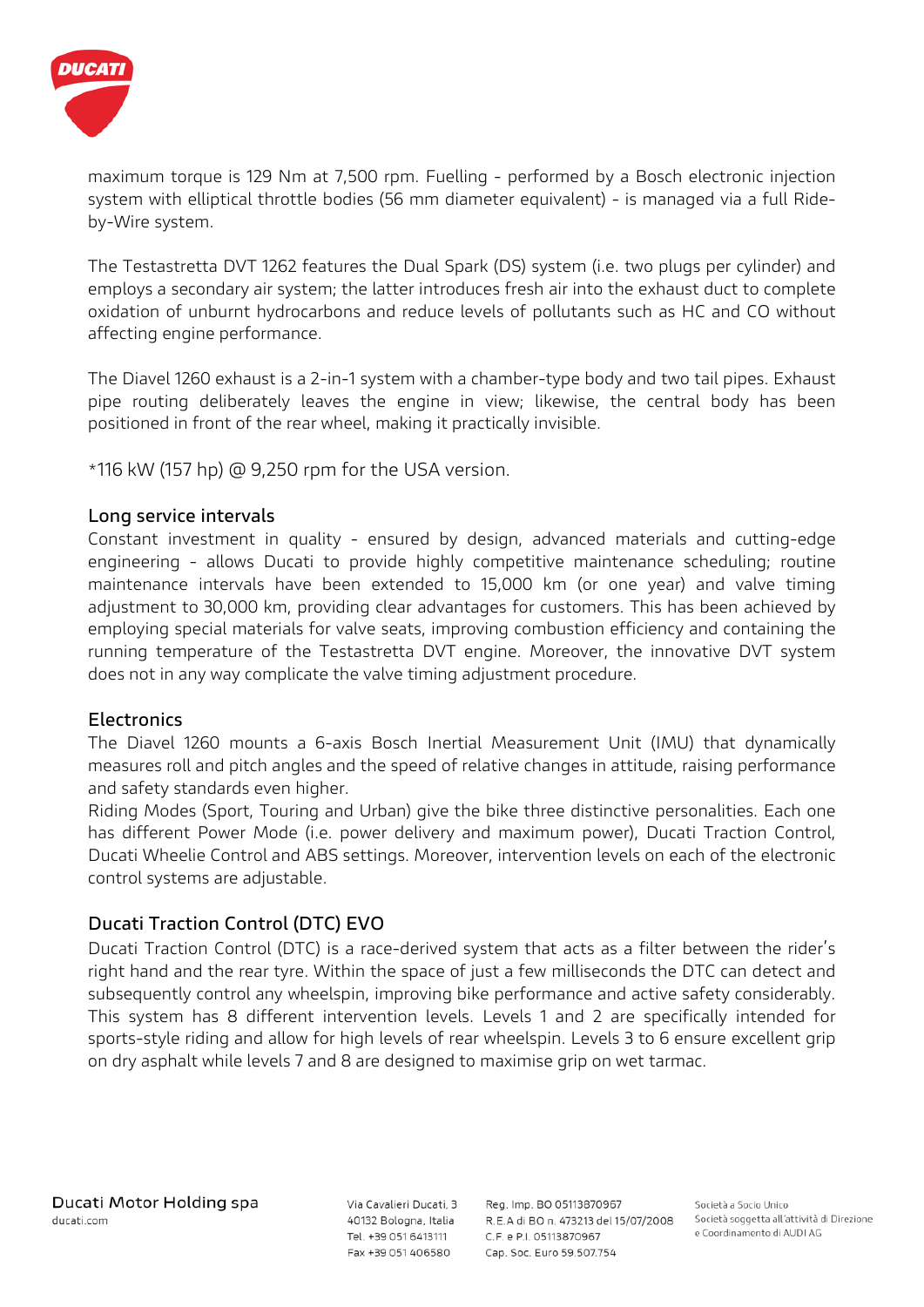

#### **Ducati Power Launch (DPL) EVO**

The "Dragster" coiled within the Diavel 1260 can be unleashed thanks to Ducati Power Launch (DPL). This system guarantees awesome - yet safe - starts thanks to optimised control of the maximum available torque with DTC always on and constant monitoring of the pitch angle by the IMU. DPL has three different modes, Level 1 being the one that provides maximum performance. DPL is activated by pressing the dedicated button on the right switchgear. Once it has been activated the rider can select the intervention level via the settings menu on the dashboard. After selecting the desired level the rider has to squeeze the clutch lever, engage first gear and twist the throttle wide open. Simply by releasing the clutch gradually the bike will perform a lightning-fast start as the DPL system controls engine throttle aperture. To protect the clutch, a specially developed algorithm allows only a limited number of consecutive starts. The number of 'launches left' returns to its normal status once the user rides the bike normally.

#### **Ducati Wheelie Control (DWC) EVO**

This adjustable 8-level system analyses vehicle attitude (wheelie status) and consequently adjusts torque and power to ensure maximum yet safe acceleration without any imbalances in the set-up. Like the DTC, this feature has 8 different settings and is integrated into the Riding Modes.

### **Brembo braking system with Bosch Cornering ABS EVO**

The Diavel 1260 mounts a Brembo braking system and a Bosch 9.1MP Cornering ABS control unit. Cornering ABS uses signals from the Bosch IMU platform to optimise front and rear braking power, even in critical situations and when leaning into bends. Through interaction with the Riding Modes, the system provides solutions suitable for any situation, riding condition or rider preference. The system has three different intervention levels. Level 1 offers maximum sports riding performance, disables the Cornering and rear wheel lift detection functions and allows rear wheel drift during braking as ABS is applied at the front only. Level 2 ensures a balance between front and rear: rear wheel lift detection is disabled but the Cornering function is applied and calibrated for sport riding. Level 3 optimises braking action: rear wheel lift detection is enabled and the Cornering function is on and calibrated for maximum safety (safe & stable configuration).

### **Dashboard**

The Diavel 1260 dashboard consists of a TFT screen with a separate warning light module, positioned, respectively, below and above the handlebars. The dashboard has four different display modes. New to Ducati, the Default mode provides a minimal must-have level of information, presented in an attentively styled manner. The other three, instead, are the classic Track, Full and City display modes associated with the Riding Modes. The Diavel 1260 has dedicated switchgears with red-backlit keys. Cruise Control has dedicated keys to activate and adjust the speed settings. With the bike at standstill the rider can use the left switchgear to access a setting menu and adjust various functions such as DTC, DWC and ABS. It's also possible, with the bike parked or on the move, to choose between the Sport, Touring or Urban Riding Modes. The Diavel 1260 S also features the Ducati Multimedia System (DMS): Bluetooth-

Via Cavalieri Ducati, 3 40132 Bologna, Italia Tel. +39 051 6413111 Fax +39 051 406580

Reg. Imp. BO 05113870967 R.E.A di BO n. 473213 del 15/07/2008 C.F. e P.I. 05113870967 Cap. Soc. Euro 59.507.754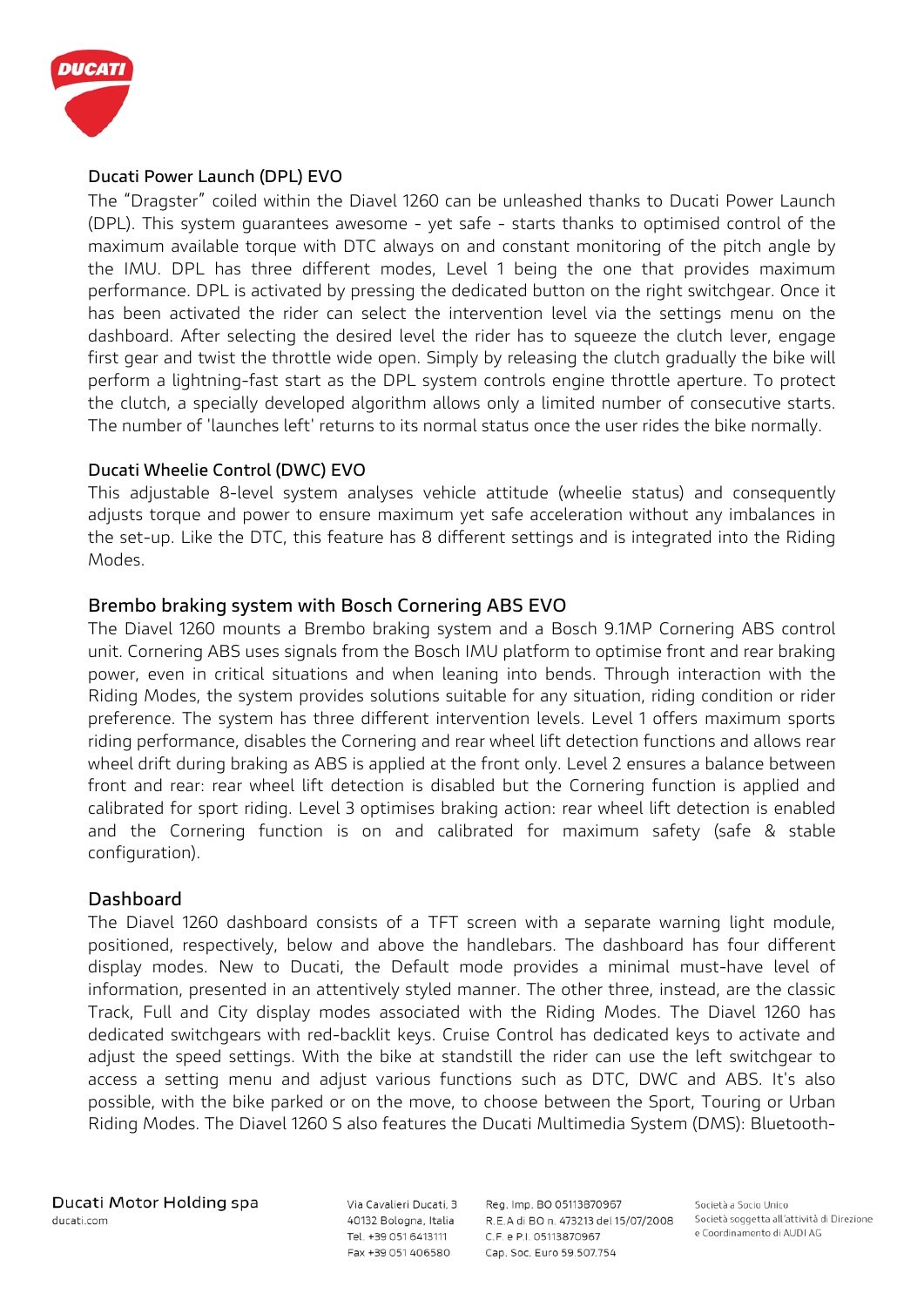

connecting a smartphone to the dashboard lets the rider see and handle incoming calls/text messages on the screen and display info on any music being listened to.

# **Lights**

The Diavel 1260 lights are the result of meticulous design. Both front and rear - full-LED units on the S version (in countries where they are permitted) - have been designed to maximise lighting efficiency. The headlight automatically shifts from its daytime configuration to the night-time one thanks to a dashboard-mounted sensor. This function can, where desired, be deactivated to allow manual operation. Moreover, the Diavel 1260 S headlight features the DRL (Daytime Running Light) system (in countries where it is permitted). The DRL is a special side light that ensures perfect vehicle visibility during the day while making, thanks to its upsidedown horseshoe shape, the XDiavel instantly recognisable even in broad daylight.

#### **Hands Free Ignition**

The Diavel has a Hands Free system that allows ignition without a mechanical key. All you need to do is have the electronic key in your pocket... and walk up to the bike. Once you're about 1.5 m away, the bike recognises the key code to allow ignition. At this point just press the key-on button to power up the control panel and then start the engine. This system includes an electrical steering lock actuator.

#### **Frame**

The Diavel 1260 features a steel tubular Trellis frame that employs the Ducati Testastretta DVT 1262 as a stressed chassis element. It is attached to the engine at the two cylinder heads, as is the cast aluminium subframe. Also attached to the engine are two forged aluminium plates that embrace the die-cast aluminium single-sided swingarm.. With its 1,600 mm wheelbase, agile chassis geometry and ability to reach lean angles as steep as 41°, the Diavel's mixed-road performance is just what you'd expect from a Ducati thoroughbred.

With a headstock rake of 27° and an offset of 120 mm, the Diavel 1260 offers excellent front-end agility and feel, ensuring exceptional handling and a generous steering lock.

#### **Suspension**

Up front, the Diavel 1260 mounts fully adjustable 50 mm forks. Damping compression and spring pre-load adjustment are on the left fork tube, while rebound adjustment is located on the right tube. At the rear, instead, the Diavel 1260 mounts a monoshock with adjustable spring-preload and damping rebound.

The Diavel 1260 S, instead, is equipped with a fully adjustable Öhlins 48 mm fork and a fully adjustable Öhlins shock absorber, also fully adjustable.

### **Brakes**

At the front end of the Diavel 1260 excellent braking performance is provided by Brembo brakes with M4.32 radial monobloc calipers (M50 monobloc on the S version); actuated by a PR18/19 radial brake pump (PR16/19 on the S version) with an integrated aluminium reservoir, the calipers

Via Cavalieri Ducati, 3 40132 Bologna, Italia Tel. +39 051 6413111 Fax +39 051 406580

Reg. Imp. BO 05113870967 R.E.A di BO n. 473213 del 15/07/2008 C.F. e P.I. 05113870967 Cap. Soc. Euro 59.507.754